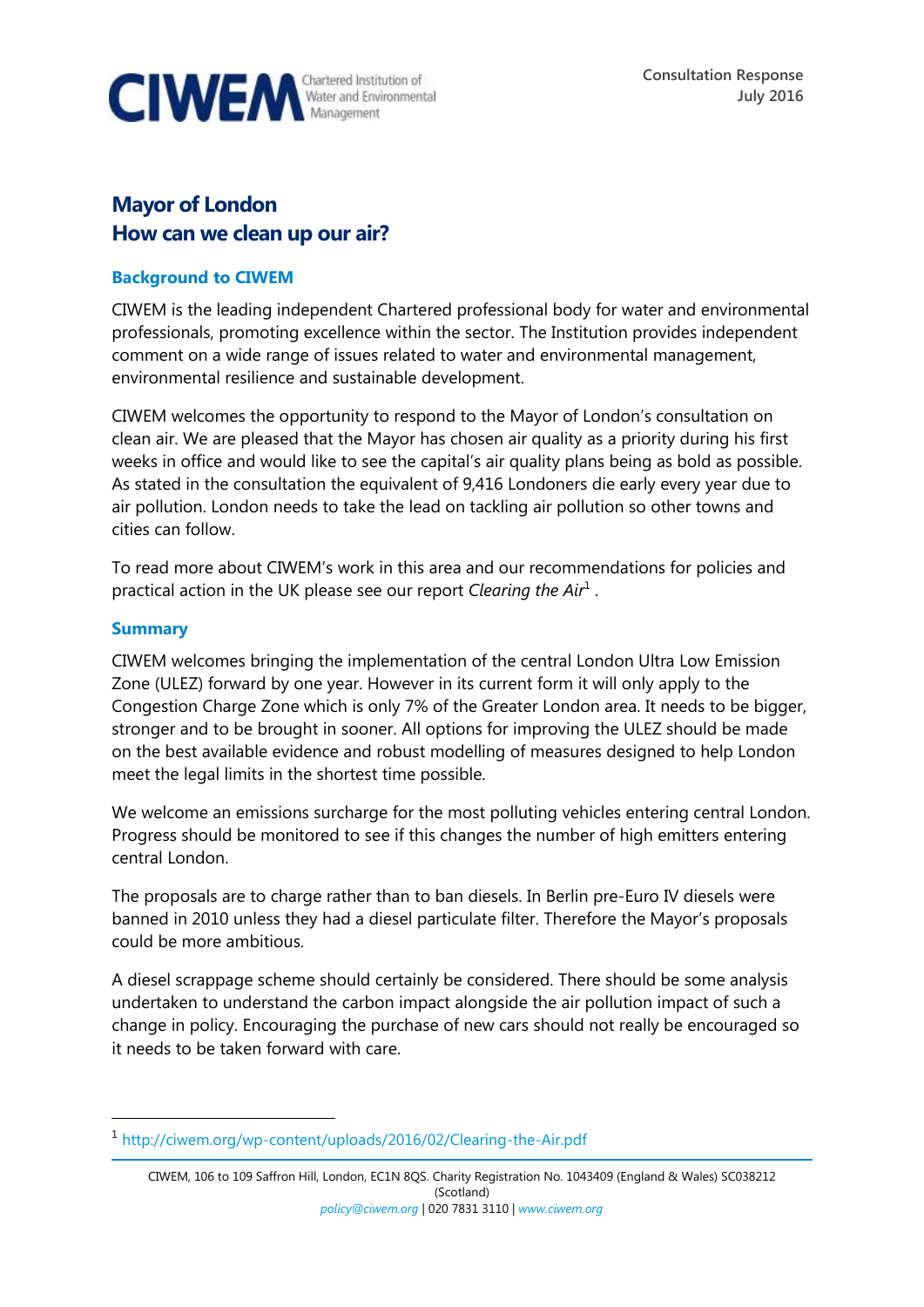Traffic reduction will also be needed alongside a modal shift as particulate pollution also arises from break and tyre wear. Other cities have targets which could be considered for London.

Charges from the ULEZ should be reinvested into modal shift measures.

Small scale combustion plant (e.g. domestic boilers) can have a significant impact on local air quality and their lack of regulation should be addressed.

#### **Response to the survey questions**

CIWEM has responded to these where appropriate to do so.

**1. Thinking about air quality, how much of a problem, if at all, do you think the cleanliness of the air is in each of the following locations? Please indicate on a scale of 1 to 5, where 1 is no problem at all and 5 is a very big problem. \*This question is required.**

|                                                 | 1 - No problem at<br>all | $\overline{3}$ | $\overline{4}$ | 5 - Very big<br>problem |
|-------------------------------------------------|--------------------------|----------------|----------------|-------------------------|
| London as a whole                               | ∩                        | 000            |                | $\bullet$               |
| Central London                                  |                          | .              |                |                         |
| My local town centre / high street $\heartsuit$ |                          | .              |                |                         |
| My neighbourhood                                |                          | .              |                |                         |

### **2. To what extent do you think each of following is responsible for air pollution in London? \*This question is required.**

|                                                 |           |    |   | A great deal A little Not at all Don't know |
|-------------------------------------------------|-----------|----|---|---------------------------------------------|
| Construction works (buildings, roads, rail etc) |           |    | O | O                                           |
| Private cars (diesel)                           | ⊙         | o  | € | О                                           |
| Private cars (petrol)                           | ۰         |    | € | О                                           |
| Lorries and vans                                | $\bullet$ | O. | € | O                                           |
| <b>Buses</b>                                    | $\bullet$ | o  | € | О                                           |
| Coaches                                         | $\bullet$ | o  | € | O                                           |
| Vehicles idling / sitting in traffic congestion |           | O. | € | O                                           |
| Home boilers                                    | €         | o  | € | O                                           |
| <b>Business premises</b>                        |           |    |   |                                             |

### **The Ultra Low Emission Zone**

The Ultra Low Emission Zone (ULEZ), set to be implemented in September 2020, is an area within which all cars, motorcycles, vans, minibuses, buses, coaches and heavy goods vehicles (HGVs) will need to meet exhaust emission standards (ULEZ standards) or pay a daily charge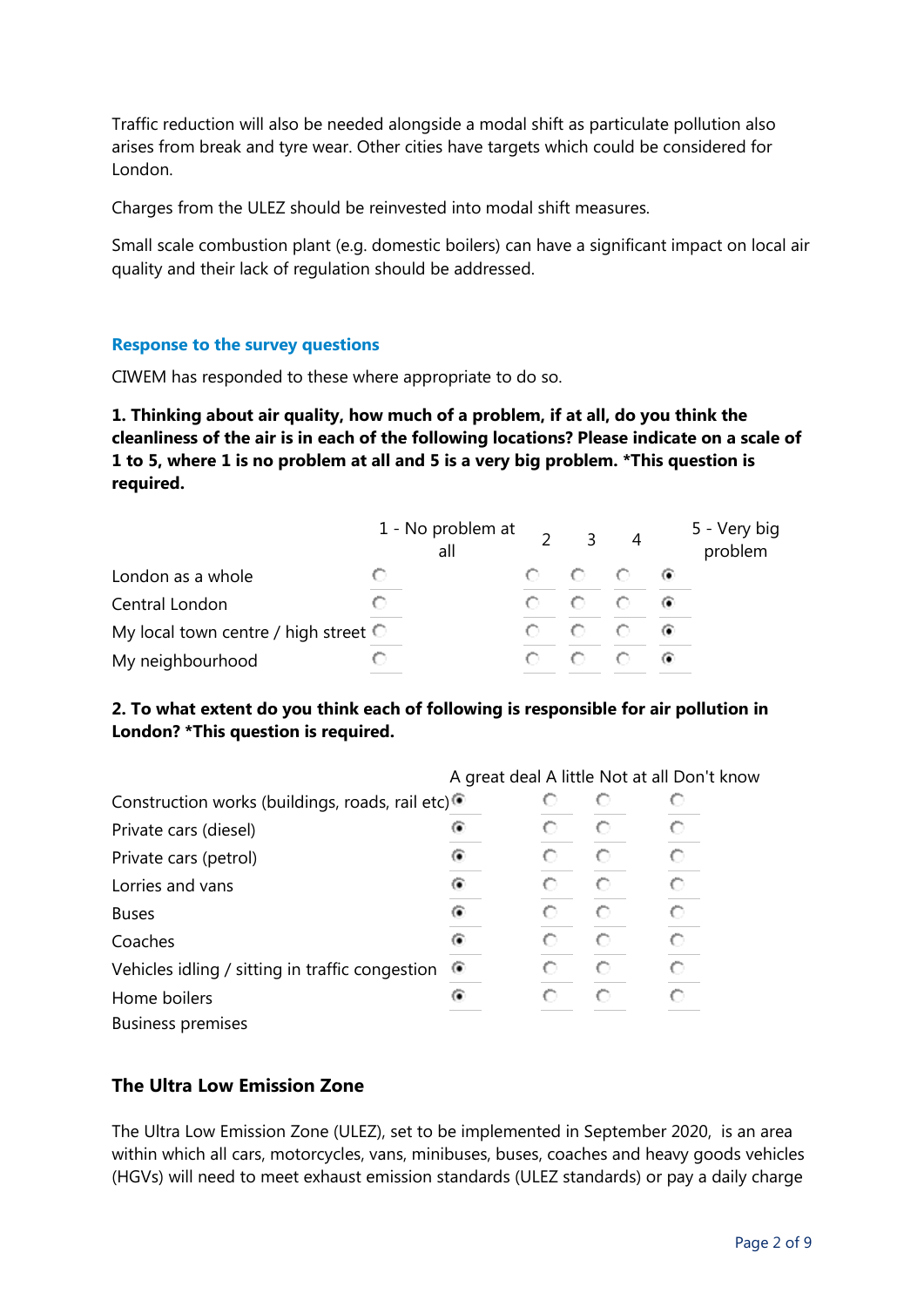to travel. This would operate in addition to the existing London-wide Low Emissions Zone for heavy polluting diesel vehicles (e.g. lorries, coaches, pick-ups), which has operated in London since 2008. New diesel cars bought since September 2015 are likely to already meet this standard, but older diesel cars are unlikely to.

The ULEZ is currently planned to cover the area of central London shown in blue in the map below, which is the same area as the Congestion Charge Zone.



**3. Some people think that the implementation of the ULEZ should be brought forward to September 2019 in order to improve air quality sooner, while other people think that it will be too costly and problematic for drivers and businesses. To what extent do you agree or disagree that the 2020 ULEZ implementation date should be brought forward to September 2019?**

| Strongly | Slightly | Neither agree nor | Slightly | Strongly | Don't |
|----------|----------|-------------------|----------|----------|-------|
| agree    | agree    | disagree          | disagree | disagree | know  |
|          |          |                   |          |          |       |

### **4. Which of the following areas do you think should be covered by the ULEZ for light vehicles (e.g. cars, motorbikes and vans)?**

- С Current proposed ULEZ/Congestion Charging Zone – Yellow area
- С Inner London (e.g. to the North and South Circular Roads) – Red area
- G The existing London-wide Low Emission Zone (LEZ) for heavy vehicles (i.e. encompassing most of London) – Green area
- С I don't think that there should be a ULEZ for light vehicles at all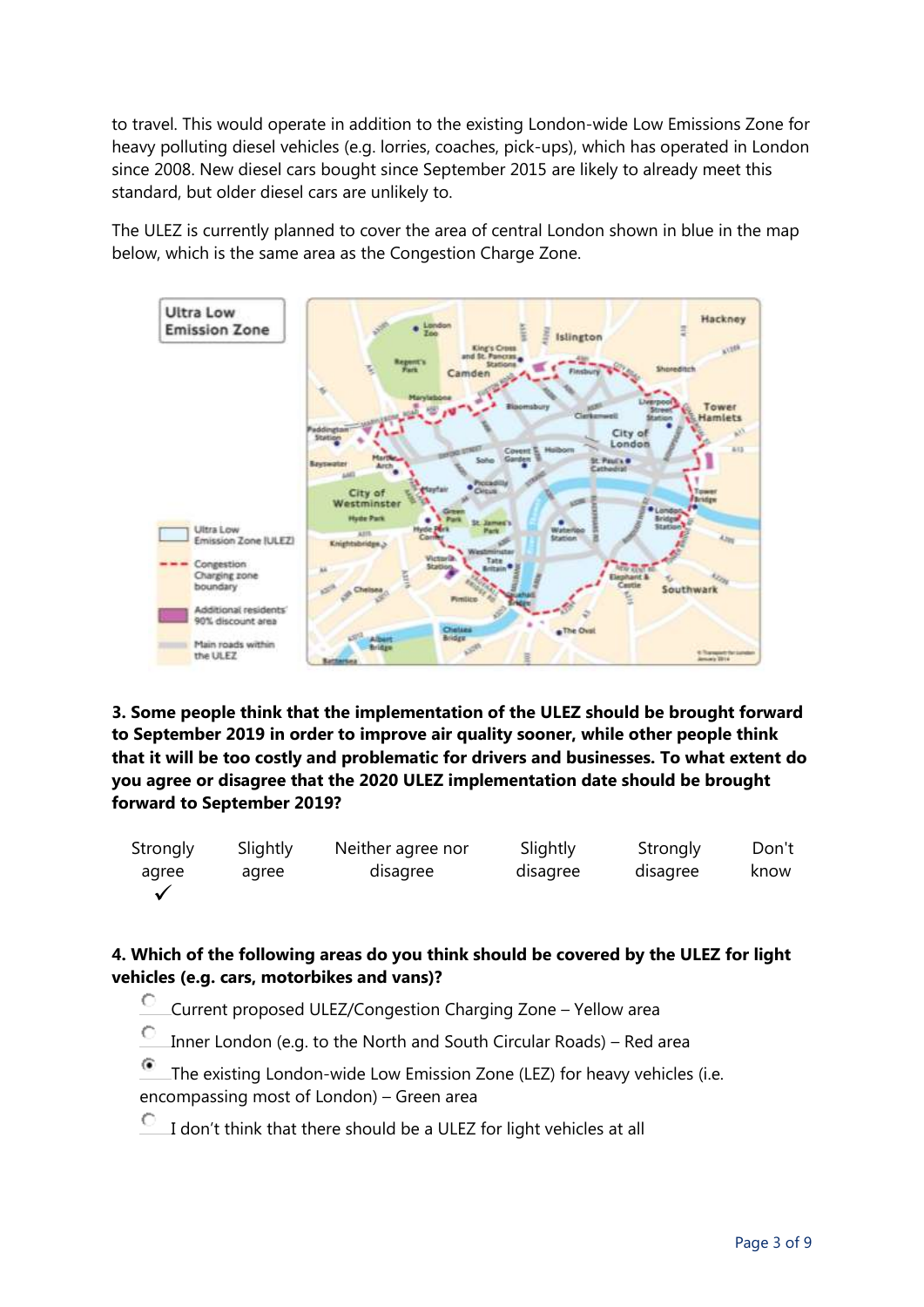**5. Which of the following areas do you think should be covered by the ULEZ for heavy vehicles (e.g. lorries, buses and coaches)?**

 $\circ$ Current proposed ULEZ/Congestion Charging Zone – Yellow area

Ċ Inner London (e.g. to the North and South Circular Roads) – Red area

 $\bullet$ The existing London-wide Low Emission Zone (LEZ) for heavy vehicles (i.e. encompassing most of London) – Green area

O I don't think that there should be a ULEZ for heavy vehicles at all



**Diesel scrappage scheme**

**6. One of the ways the Government could help drivers switch from older, more polluting vehicles is to fund a scrappage scheme or a similar incentive scheme, which would pay vehicle owners (likely to be diesel) part of the cost of replacing their vehicle with a less polluting one.**

**To what extent do you agree or disagree that the government should fund a scrappage scheme to help people scrap their car or van and replace it for a cleaner equivalent?**

| Strongly | Slightly | Neither agree nor | Slightly | Strongly | Don't |
|----------|----------|-------------------|----------|----------|-------|
| agree    | agree    | disagree          | disagree | disagree | know  |
|          |          |                   |          |          |       |

The feasibility of this should certainly be investigated.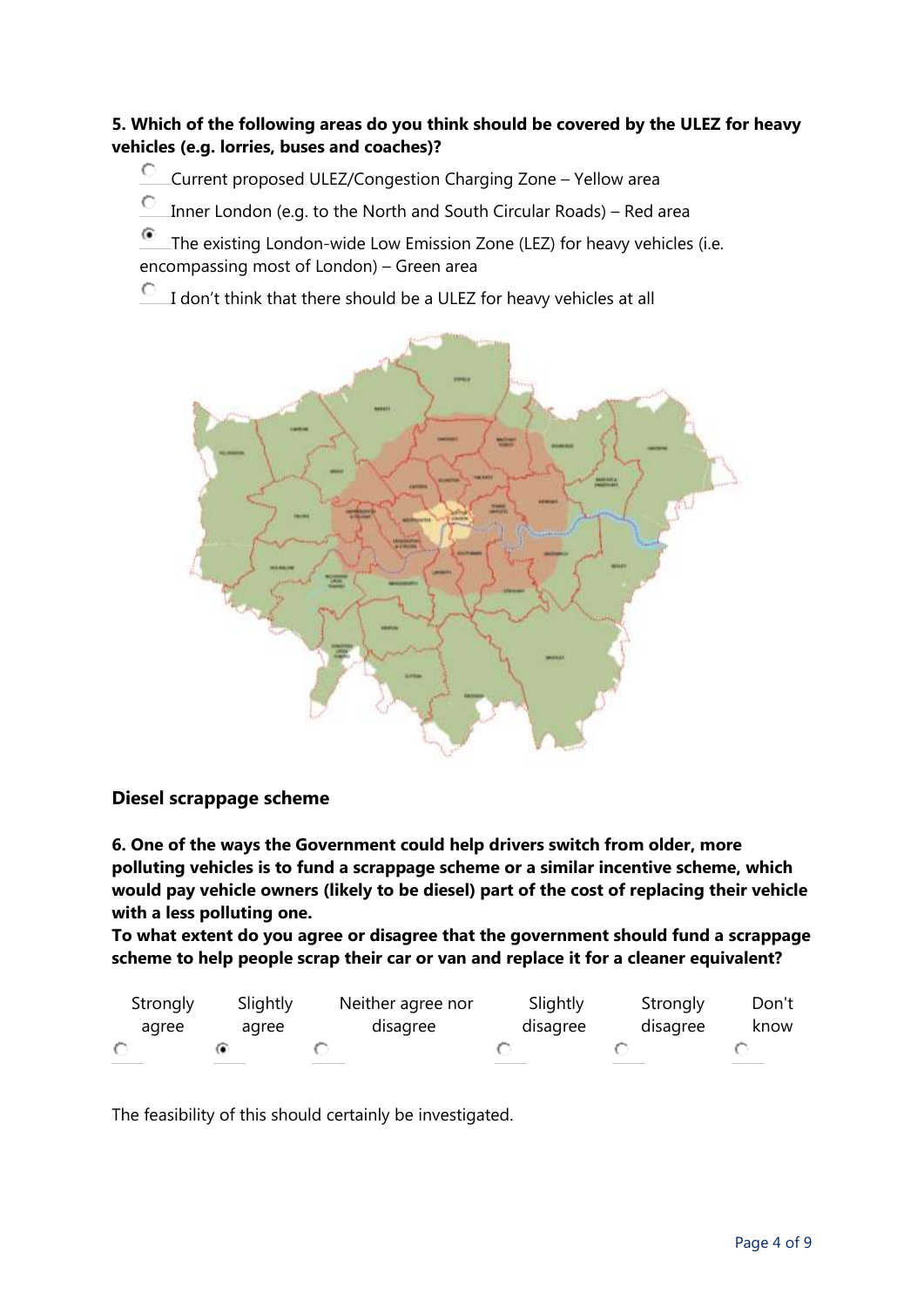### **Vehicle Excise Duty**

**7. Vehicle Excise Duty is currently levied on vehicles in the UK, the level of which depends on engine size, fuel type and CO<sup>2</sup> (carbon dioxide) emissions. It is currently set and administered by national government. Funds generated are used to pay for the motorway and major road network outside of London. One option for addressing London's high emissions could be for the Mayor to be given greater control over setting Vehicle Excise Duty for London registered vehicles, to encourage the buying of cleaner vehicles in the city.**

**To what extent do you agree or disagree that London should be given greater control over Vehicle Excise Duty?**

| Strongly | Slightly | Neither agree nor | Slightly | Strongly | Don't |
|----------|----------|-------------------|----------|----------|-------|
| agree    | agree    | disagree          | disagree | disagree | know  |
|          |          |                   |          |          |       |

This could allow the Mayor to target the most polluting cars and phase out diesel vehicles and the money raised could help fund measures to reduce air pollution.

### **Pedestrianisation**

**8. Pedestrianisation involves closing streets to motorised through traffic including cars, buses and taxis. Traffic is rerouted either permanently or at certain times of the day or week. To what extent would you agree or disagree with the following statements:**

|                                                                                    | Strongly<br>agree | Slightly<br>agree | Neither<br>agree nor<br>disagree | Slightly<br>disagree | Strongly<br>disagree | Don't<br>know |
|------------------------------------------------------------------------------------|-------------------|-------------------|----------------------------------|----------------------|----------------------|---------------|
| Oxford Street should<br>be pedestrianised                                          | G                 | O                 | О                                | O                    | O                    | O             |
| There should be<br>more car-free days in<br>other central London<br>locations      | G                 | O                 | O                                | O                    | O                    | O             |
| We should have one<br>car-free day in central<br>London a year                     | G                 | O                 | O                                | O                    | O                    | O             |
| My local town<br>centre/high street<br>should be<br>pedestrianised at all<br>times | O                 | O                 | $\bullet$                        | О                    | O                    | O             |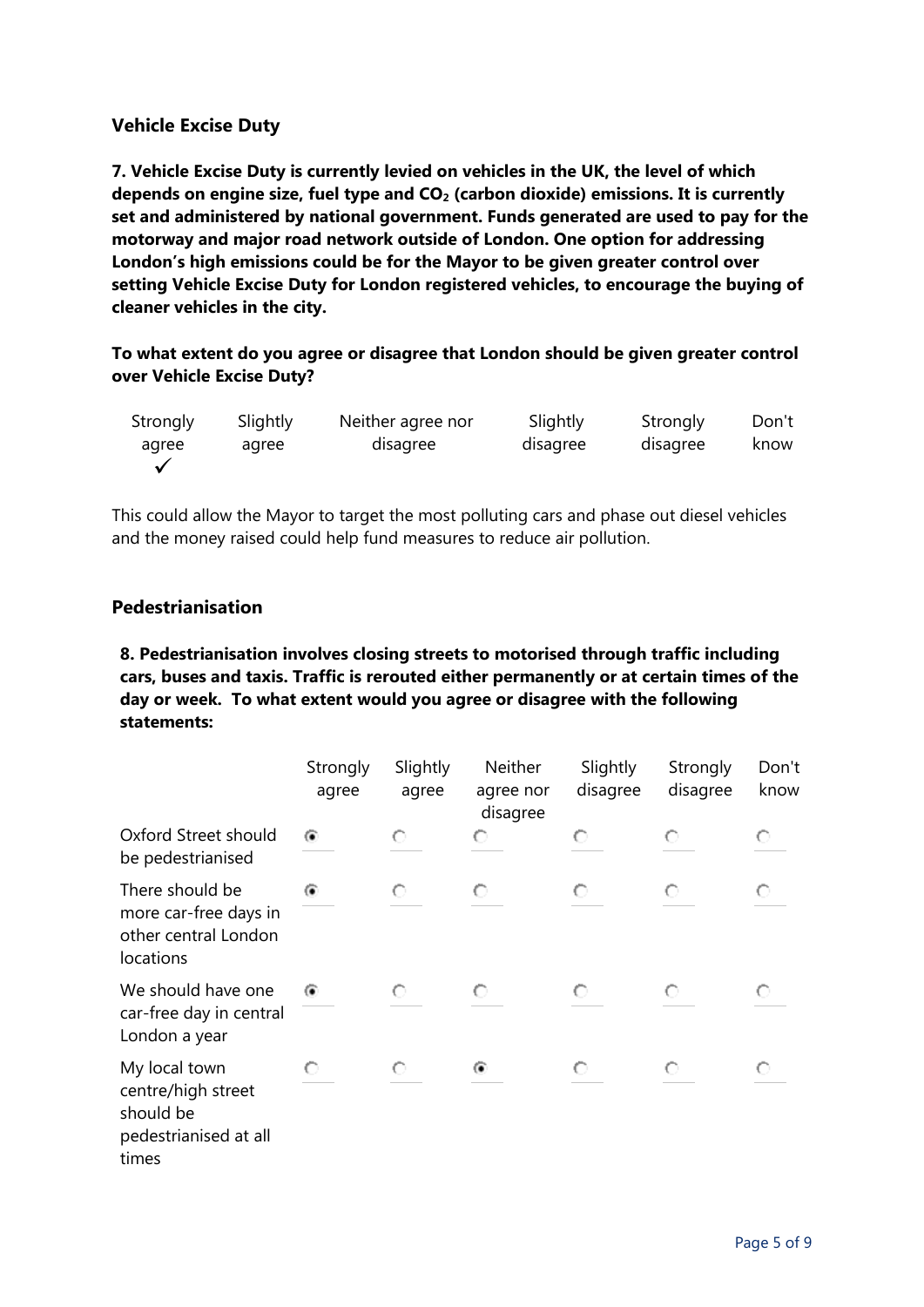| There should be       |  |  |  |
|-----------------------|--|--|--|
| more car-free days in |  |  |  |
| my local town         |  |  |  |
| centre/high street    |  |  |  |

Car free days should be considered whenever there is a smog event. Care must be taken not to displace pollution elsewhere.

# **High pollution alerts**

**9. Organisations such as the Met Office currently make forecasts on the level of air pollution. It has been suggested that alerts are provided when pollution is particularly high, to help raise awareness of the air pollution levels so that people can make decisions about where and how to travel around London to lessen their exposure to polluted air.**

**Would you like to receive information when air pollution is high, in order to take action that would protect your health?**

- $\bullet$ Yes
- $\circ$ No
- Ō Don't know

### **In which of the following ways would you prefer to receive information? (choose all that apply)**

- $\overline{\blacktriangledown}$ Pollution level alerts on electronic road signs
- $\overline{\blacktriangledown}$ Updates on social media (for example the Mayor's Twitter account, TfL accounts)
- $\overline{\blacktriangledown}$ Electronic noticeboards on the underground/bus network
- $\overline{\blacktriangledown}$ News channels
- $\overline{\blacktriangledown}$ Community noticeboards

## **Domestic boilers**

**10. Domestic boilers account for around 13% of NOx (nitrogen oxides) emissions in London. To address emissions caused by boilers, the Mayor could fund a boiler scrappage scheme whereby those homes with older, more polluting boilers would receive an incentive to upgrade to a cleaner model.**

### **To what extent do you agree or disagree that the Mayor should fund a boiler scrappage scheme?**

| Strongly | Slightly | Neither agree nor | Slightly | Strongly | Don't |
|----------|----------|-------------------|----------|----------|-------|
| agree    | agree    | disagree          | disagree | disagree | know  |
|          |          |                   |          |          |       |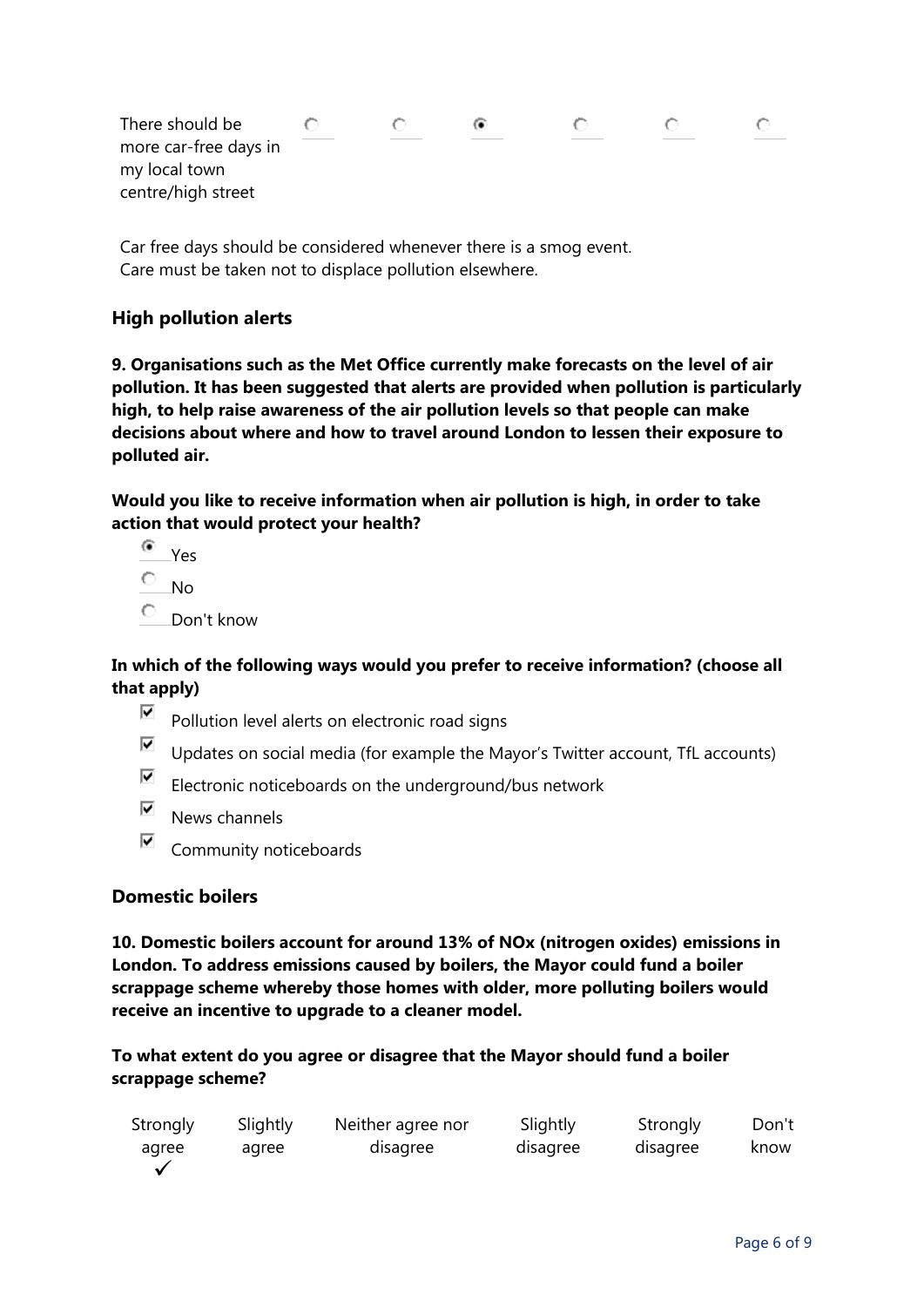Small scale combustion plant (e.g. domestic boilers) can have a significant impact on local air quality and their lack of regulation should be addressed.

### **Emissions Surcharge**

**11. Ahead of the implementation of the Ultra Low Emission Zone (ULEZ) in central London in 2020, the Mayor has proposed the introduction of an Emissions Surcharge, to be introduced in 2017. The Emissions Surcharge would be a daily charge that would reduce emissions by reducing the number of the oldest, most polluting, vehicles driving at peak times in the Congestion Charge Zone.**

**To what extent do you agree or disagree that a new Emissions Surcharge should be introduced to discourage the use of older, more polluting vehicles in central London?**

| Strongly  | Slightly | Neither agree nor | Slightly | Strongly | Don't |
|-----------|----------|-------------------|----------|----------|-------|
| agree     | agree    | disagree          | disagree | disagree | know  |
| $\bullet$ |          |                   |          |          |       |

**12. It is suggested that the Emissions Surcharge would operate in the same zone and at the same times as the Congestion Charge (0700 – 1800, Monday to Friday). It would not operate outside these hours or on Saturdays, Sundays or public holidays.**

**Do you agree or disagree that the Emissions Surcharge should operate between 0700 – 1800, Monday to Friday?**

- Yes, I agree
- No, the operational hours should be reduced
- $\circ$ No, the operational hours should be extended
- 0 I don't think there should be an Emissions Surcharge at all
- $\bullet$ Don't know

It should be extended if modelling suggests that it cannot be proven to meet legal air quality limits.

**13. It is suggested the Emissions Surcharge would be based on 'Euro standards', which are also used for the ULEZ. These are European standards that define the limits for exhaust emissions for new vehicles sold in EU member states. Vehicle manufacturers may only sell new vehicles that comply with these standards from a certain date. The emission limits defined by the Euro standards or equivalent would apply.**

**It is suggested that the charge would affect only pre-Euro 4/IV vehicles (broadly speaking those vehicles first registered with the Driver and Vehicle Licensing Agency (DVLA) before January 2005). Cars, vans, minibuses, heavy goods vehicles, buses and coaches would need to meet the at least Euro 4/IV emission standard in order to**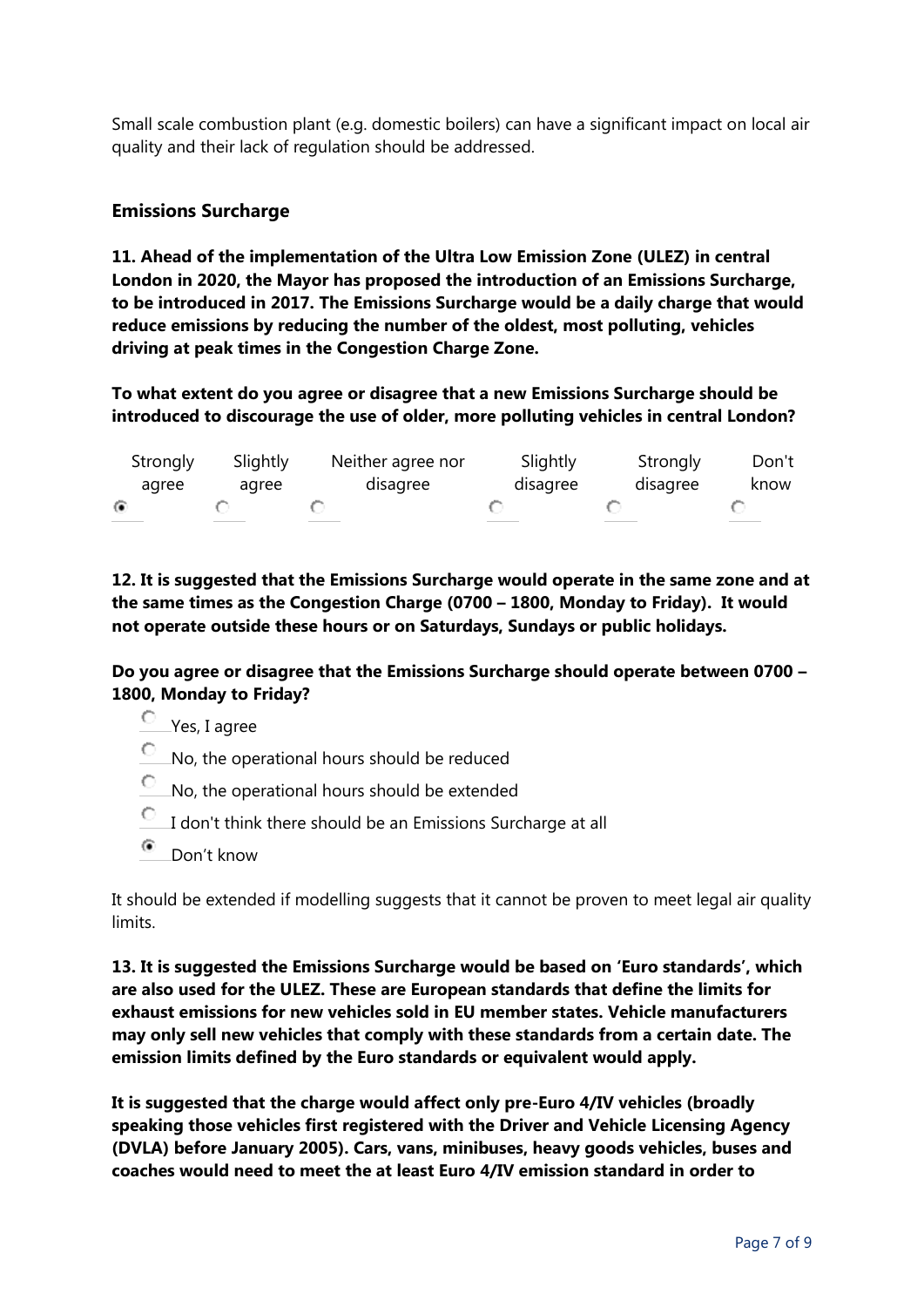**comply. This standard would apply to both petrol and diesel vehicles.**

**Do you agree that vehicles that do not meet at least the Euro 4/IV emissions standard should be required to pay the Emissions Surcharge?**

- Yes, I agree
- 6 Yes, but newer vehicles should also pay the charge
- O No, older vehicles should not have to pay the charge
- O Don't know

It is unclear why Euro IV has been chosen as Euro V and IV diesels have higher NOx than Euro III cars. Euro VI diesels also need to be able to demonstrate that their real world emissions are in line with test cycles.

**14. It is suggested that vehicles that do not meet the standard would be required to pay a daily charge of £10. The Emissions Surcharge would be in addition to the Congestion Charge which is currently £11.50 (and any Low Emission Zone charges, if applicable).**

### **Do you agree that the daily charge should be set at £10 to reduce the number of polluting vehicles travelling in central London?**

- $\bullet$ The £10 daily charge is right
- 0. The daily charge should be lower than £10
- Ο. The daily charge should be higher than £10
- $\circ$ I do not support the introduction of a daily charge
- Ö Don't know

**15. It is suggested that the majority of exemptions and discounts that apply to the Congestion Charge would also apply to the Emissions Surcharge. Residents would only pay 10% of the daily Emissions Surcharge (if they did not meet the standards) and Congestion Charge. However, it is also suggested that vehicles with 9 or more seats including buses and coaches would be required to pay the Emissions Surcharge as they contribute pollutants in the same way as other large vehicles such as HGVs.**

### **Do you think that residents should receive a 90% discount from the Emissions Surcharge?**

- 0 Yes, they should receive a 90% discount (to mirror the CC discount)
- О No, they should pay the full charge
- Ċ No, they should have a 100% discount
- G. Don't know

A 50% discount may be more reasonable.